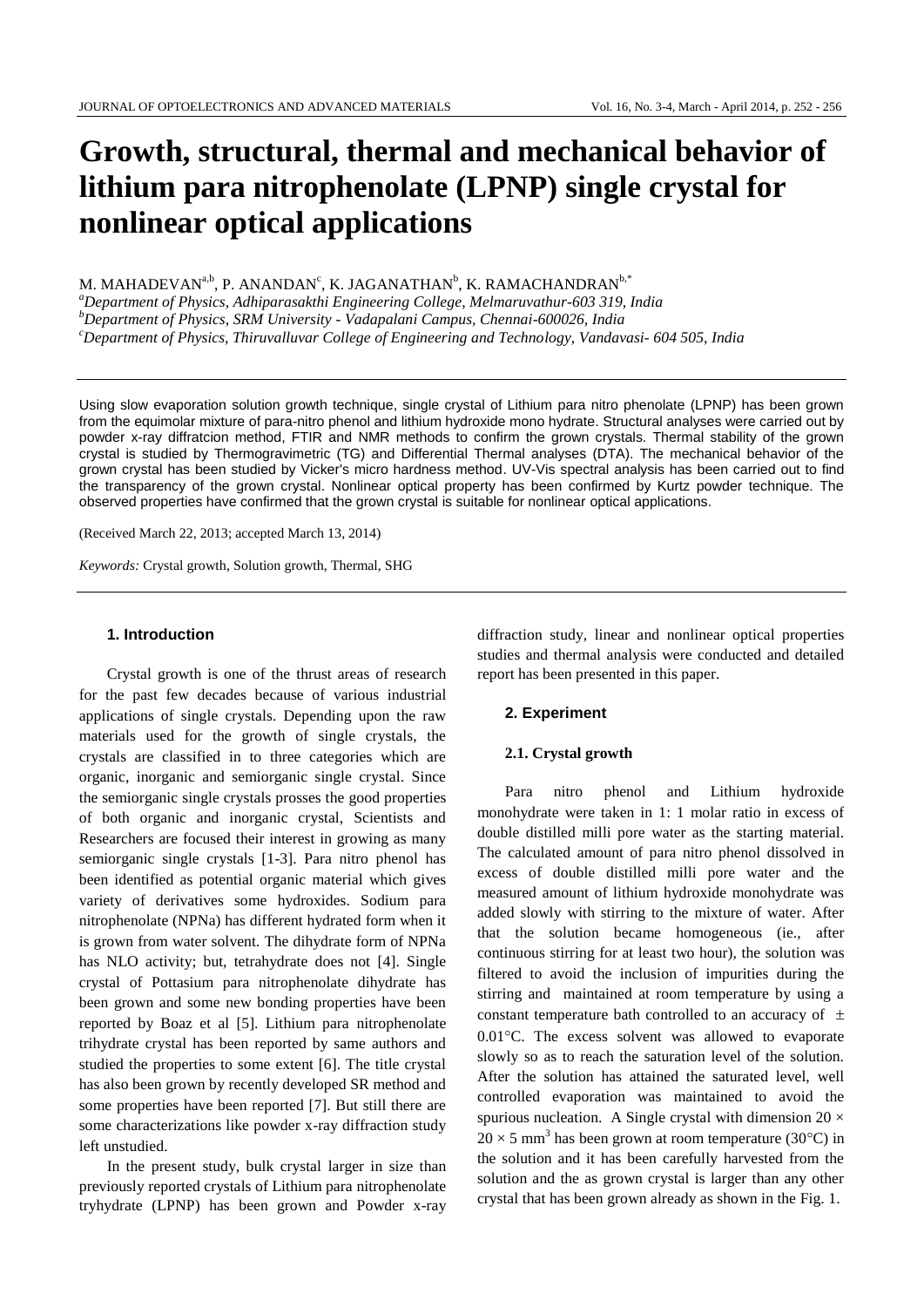

*Fig. 1. Photograph of as grown crystal of LPNP.*

#### **2.2 Characterization techniques**

The grown seed crystals were powdered and used to study the properties using various techniques. Powder xray diffraction analyses were made on the fine crystalline powder sample to confirm the crystalline nature of the grown crystal using an X'PERT PRO diffractometer system. The powder sample was mixed with KBr 1:20 weight ratio and made as a pellet to study the Fourier transform infrared spectral analysis of the grown crystal by using Perkin Elmer Spectrometer and Proton NMR spectrum was recorded by Perkin Elmer, AMX 400 MHz. Linear optical properties of the crystals were studied by UV-Vis Spectrophotometer and nonlinear optical properties were tested by Kurtz Perry powder technique [8]. Thermo-gravimetry (TG), and Differential Thermal Analysis (DTA) for the crystal samples were carried out in nitrogen atmosphere by a Perkin Elmer Thermal Analyzer to study the thermal properties of the as-grown crystal. The Vicker's Microhardness method has been used to find study the mechanical behavior of the grown crystal.

# **3. Results and discussion**

## **3.1. Powder x-ray diffraction analyses**

The grown crystals were made as fine powder and subjected to powder x-ray diffraction analyses. The data have been collected at 298 K between  $10^{\circ}$  and  $80^{\circ}$  of diffraction angles with the source wave length of 1.5460  $A^{\circ}$ . The step size of 2 $\theta$  and the scan step time were fixed as  $0.017$ ° and  $10.3254$  seconds respectively. The powder x-ray diffraction (PXRD) pattern of LPNP is shown in Fig. 2. The diffraction pattern contains various reflections corresponding to various crystallographic planes. The sharp peeks of the pattern have been observed due to the good quality of crystalline nature. The interplanar distance corresponding to the reflections at different  $2\theta$  values along with the intensity and relative intensity of the peeks have been tabulated in Table 1.



*Fig. 2. Powder X-ray diffraction pattern of LPNP crystalline powder.*

| Table 1. Powder diffraction data of Lithium paranitro |  |
|-------------------------------------------------------|--|
| <i>phenolate.</i>                                     |  |

| Pos.<br>$[^{\circ}2Th.]$ | Height<br>[cts] | <b>FWHM</b><br>$[^{\circ}2Th.]$ | d-<br>spacing<br>[Ă] | Rel.<br>Int. $[\%]$ |
|--------------------------|-----------------|---------------------------------|----------------------|---------------------|
| 23.5031                  | 2479.86         | 0.1020                          | 3.78213              | 16.97               |
| 23.5944                  | 3983.24         | 0.0669                          | 3.77082              | 27.25               |
| 23.7332                  | 4116.00         | 0.1004                          | 3.74908              | 28.16               |
| 24.9832                  | 7252.00         | 0.1020                          | 3.56131              | 49.61               |
| 25.1046                  | 10032.00        | 0.1171                          | 3.54729              | 68.63               |
| 26.3143                  | 14617.00        | 0.2175                          | 3.38691              | 100.00              |
| 27.7269                  | 1658.69         | 0.1338                          | 3.21748              | 11.35               |
| 28.7996                  | 2071.98         | 0.0816                          | 3.09747              | 14.18               |
| 28.8837                  | 2363.73         | 0.0612                          | 3.08864              | 16.17               |
| 28.9697                  | 1741.60         | 0.0408                          | 3.08732              | 11.91               |
| 29.6148                  | 1764.94         | 0.1632                          | 3.01404              | 12.07               |
| 29.9192                  | 2121.66         | 0.1020                          | 2.98406              | 14.52               |
| 30.1437                  | 2530.95         | 0.0612                          | 2.96235              | 17.32               |
| 31.4970                  | 2585.91         | 0.1428                          | 2.83809              | 17.69               |
| 31.7185                  | 2427.00         | 0.1020                          | 2.81876              | 16.60               |
| 32.9424                  | 2505.06         | 0.0816                          | 2.71678              | 17.14               |
| 36.7264                  | 1950.10         | 0.0612                          | 2.44509              | 13.34               |
| 36.8358                  | 1525.42         | 0.0612                          | 2.43808              | 10.44               |
| 37.5558                  | 1693.60         | 0.1632                          | 2.39297              | 11.59               |
| 37.6910                  | 2004.18         | 0.0816                          | 2.39063              | 13.71               |

#### **3.2. FTIR and Proton NMR spectral analysis**

For the purpose of analyzing the presence of various functional groups in the grown LPNP the Fourier transform infrared spectrum has been recorded in the frequency range between 400 and 4000 cm<sup>-1</sup>. The recorded FTIR spectrum is shown in Fig. 3. Because of the presence of various modes of vibrations, the spectrum is found to be complex [9]. The symmetric and asymmetric stretching vibrations due to -OH of lattice water have been observed in the high frequency region near  $3400 \text{ cm}^{-1}$  as abroad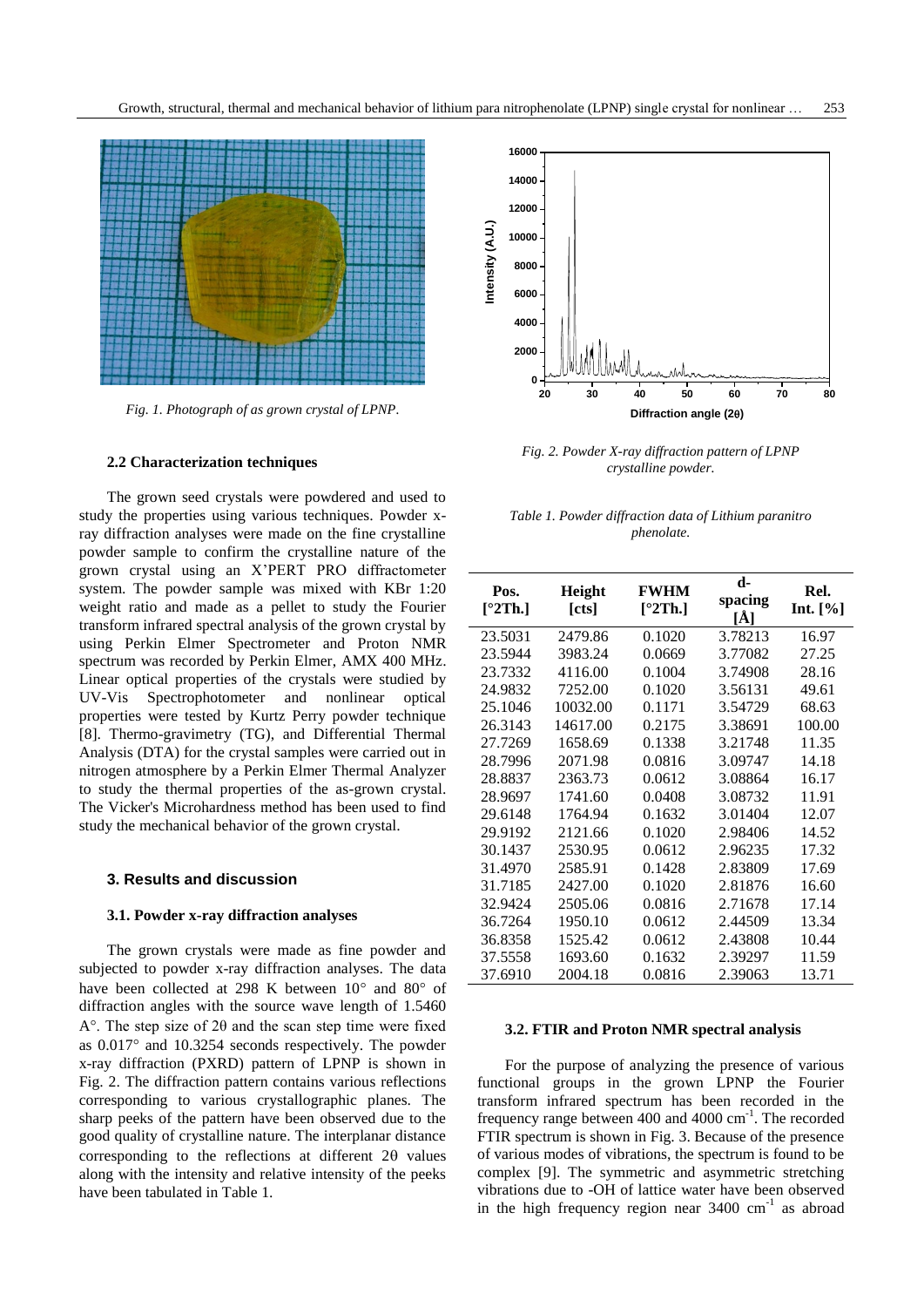envelop. Generally these modes of vibration have not been resolved clearly which confirm the presence of hydrogen bonded lattice water in the material. The bending vibration of H-OH of water molecule has been observed at 1687  $cm<sup>-1</sup>$ . The peak at 1112  $cm<sup>-1</sup>$  is due to C-O vibration of stretching mode. The para substitution usually gives its vibration around  $856 \text{ cm}^{-1}$  is observed in the spectrum at  $cm^{-1}$ . The para substitution NO<sub>2</sub> gives its symmetric stretching vibration at 1310 cm<sup>-1</sup> and the asymmetric stretching vibration is observed at  $1590 \text{ cm}^{-1}$ . The presence of lithium hydrates is confirmed by the strong absorption peak at 500 cm<sup>-1</sup>. Bending vibration of the ring C-H is observed at 1490 cm<sup>-1</sup>. The important vibrations observed in the present study agree with the existing literature [5]. Proton NMR spectral analysis has also been carried out in order to confirm the structure of the synthesized material. The recorded proton NMR spectrum is shown in Fig. 4. In addition to the solvent peek at 4.67 ppm two signals have been observed. The ortho hydrogen in the aromatic structure can be seen each other as aligned (parallel) or opposed (antiparallel) and usually come to resonance twice. But, in this study the signals with multiple splitting at 6.4 is due to the ortho hydrogen of benzene ring and the signal at 6.9 is due to the meta hydrogen of benzene ring [10].







*Fig. 4. Proton NMR Spectrum of LPNP.*

#### **3.3. Linear and nonlinear optical properties studies**

It is necessary to have good optical transparency in an NLO crystal in the green visible region. Optical absorption spectrum has been recorded in the range between 180 to 800 nm and is shown in Fig. 5. The grown crystal has UV cutoff below 500 nm and above which the grown crystal is transparent in the entire visible range of the spectrum which has good agreement with the literature. So, the grown crystal is useful for optoelectronic applications and the second harmonic generation (frequency conversion) from the Nd: YAG Laser.



*Fig. 5. UV-Visible absorption spectrum of LPNP crystal sample.*

The SHG efficiency of LPNP crystalline sample has been found by Kurtz and Perry powder technique [8]. The powder samples prepared from the grown crystals have been subjected to this test. The second harmonic output has been generated by irradiating the powder samples by a pulsed laser beam of Nd: YAG laser with a pulse width of 8 ns. The capability of the energy (frequency) conversion is confirmed by the emission of green light from the powder sample of the grown crystal. KDP sample has been used as the reference material and output power intensity of the LPNP sample has been found to be six times as that of output power intensity of KDP.

#### **3.4 Hardness study**

Hardness of a crystal plays a key role in the device fabrication. It is a measure of a material's resistance to localized plastic deformation. The Vickers's hardness number of the grown crystal has been calculated using the relationship H<sub>v</sub> = 1.8544 P/ d<sup>2</sup> where, H<sub>v</sub> is the Vicker's micro hardness number, P is the applied load in kg and d is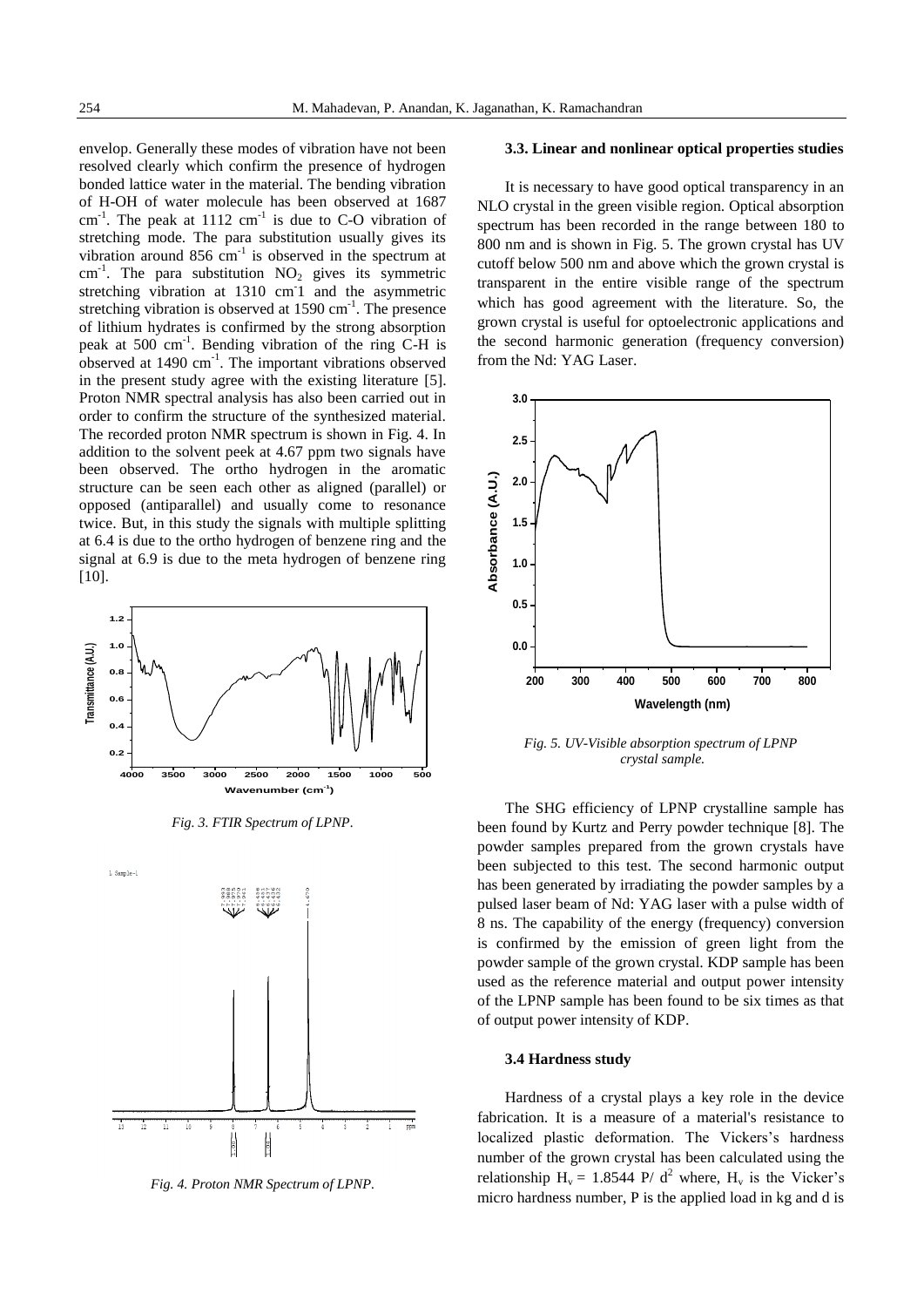the average diagonal length of the impression in mm. Fig. 6 shows the variation of hardness number with load. Before indentations, these crystals have been lapped carefully and washed to avoid surface defects, which may influence the hardness values. The indentations were made on the prominent plane of the grown crystal for the loads varying from 10 to 50g with a dwell time of 10s. The distance between two indentation points was maintained to be more than three times the diagonal length, in order to avoid any mutual interference of indentations. It is observed that the hardness value is apparently higher at lower loads for the prominent plane of the crystal because these loads are insufficient to soften the bonding in the molecules. Cracks were formed above 50g load due to release of internal stress generated locally by indentation and hence the hardness value decreased further. The mayer's index has been calculated from the Mayer's law, which is the relation between the applied load and indentation diagonal length.

# $P = kd^n$

## $logP = logk + n logd$ .

In the above equations, k is the material constant and n is the Mayer's index and it is also called as work hardening coefficient. The value of 'n' has been found by plotting a graph between log d and log P. The slope of the graph gives the value of n and it is found to be 1.73. Since this value is greater than 1.6 the grown crystal is a soft material [11].



*Fig. 6. A plot of Hardness Number versus applied load on the prominent plane.*



*Fig. 7. TG/DTA Curve of LPNP.*

## **3.5 Thermal analysis**

As far as fabrication technology is concerned TG and DTA analyses are of immense importance, as they provide thermal stability of the material for fabrication where a considerable amount of heat is generated during the cutting process. Thermal analysis has been performed on the grown crystal powder to study the thermal stability and melting point. The thermo gravimetric analysis (TGA) of LPNP has been carried out between room temperature (28 $\degree$ C) and 800 $\degree$ C at a heating rate of 10 $\degree$ C per min. The experiment has been performed in nitrogen atmosphere and the TG & DTA plot as shown in the Fig. 7. There is a weight loss equal to 56% and it is assigned to loss of water in the TGA Curve. A careful examination of TG curve shows the weight loss in two stages, one by occurring below 120 °C due to weakly entrapped lattice water and the other one occurring above it, due to the removal of strongly entrapped lattice water. This is followed by a major weight loss at  $381^{\circ}$ C due to decomposition of the substance [6]. The high temperature weight loss may be attributed to melting and volatilization of  $LiO<sub>2</sub>$ . The DTA analysis of the substance is also carried out under the same condition of the above experiment. The onset of the first endothermic peak just above  $180^{\circ}$ C coincides with the initial weight loss in TGA. Although the overlapping of two weight losses in this endothermic peak is evident due to two different types of water losses, as said above, the shape of the endothermic curve clearly confirm the above view. This endothermic transition followed by a sharp exothermic at  $127^{\circ}$ C coincides with the major weight loss in the above TGA trace. The sharp peek at  $381^{\circ}$ C is due to melting of the material. Though the material melts at higher temperature, its application is restricted bellow 120°C.